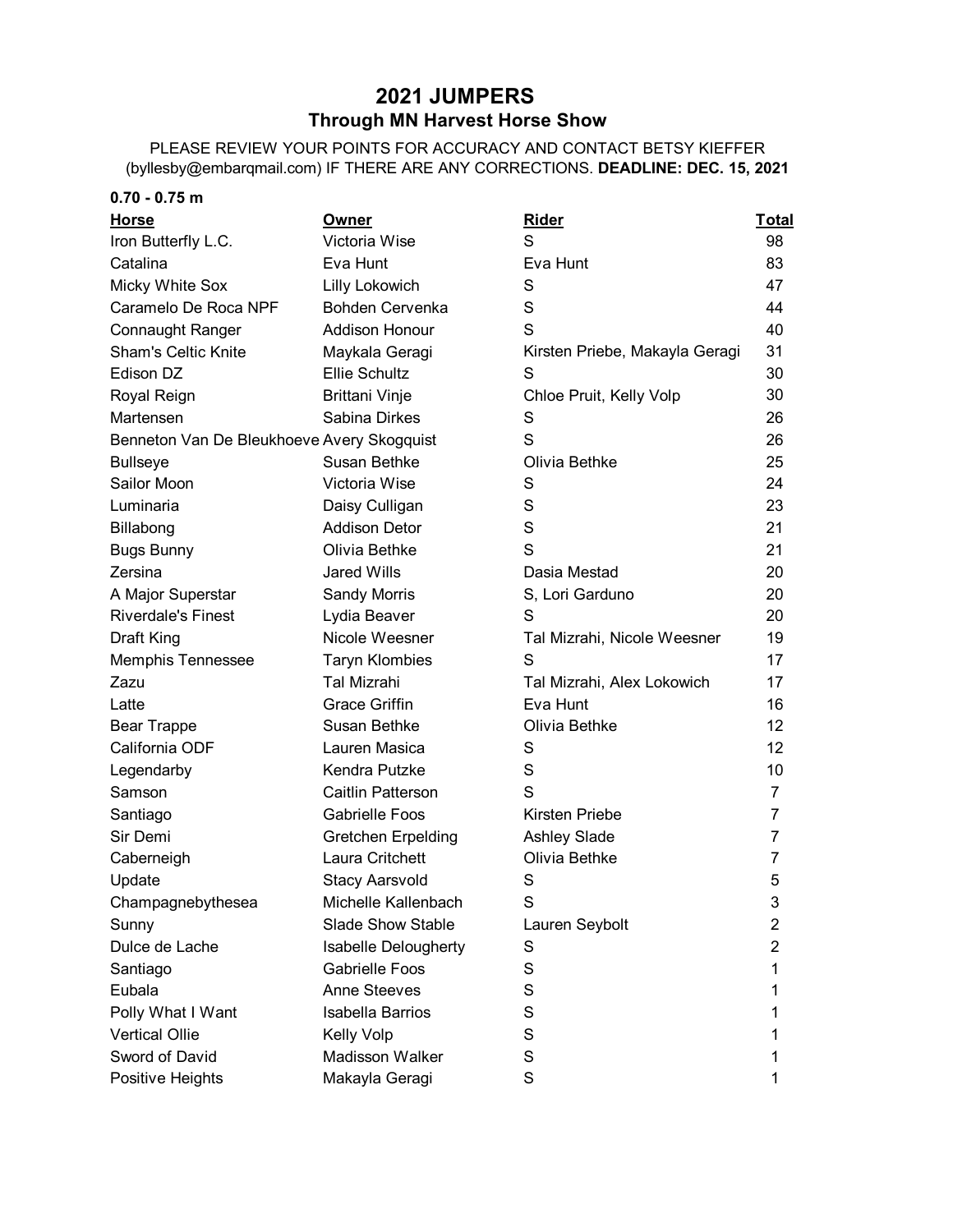| $0.80 - 0.85$ m           |                       |                              |                |
|---------------------------|-----------------------|------------------------------|----------------|
| <b>Horse</b>              | <b>Owner</b>          | <b>Rider</b>                 | <u>Total</u>   |
| Luminaria                 | Daisy Culligan        | S                            | 91             |
| Edison DZ                 | <b>Ellie Schultz</b>  | S                            | 70             |
| Le Ruff                   | <b>Bil Nunn</b>       | <b>Stacy Nunn</b>            | 56             |
| <b>Memphis Tennessee</b>  | <b>Taryn Klombies</b> | S                            | 49             |
| Just Jake                 | Morgan Haapala        | Abbie Hemauer                | 31             |
| <b>Connaught Ranger</b>   | <b>Addison Honour</b> | S                            | 30             |
| Monte Carlo               | Emily Zavadil         | S                            | 25             |
| Catalina                  | Eva Hunte             | S                            | 21             |
| Nowhere to Hide           | Lauren Wood           | Tammy Hughes                 | 20             |
| Zersina                   | <b>Jared Wills</b>    | Dasia Mestad                 | 18             |
| Drops of Jupiter          | Tal Mizrahi           | S                            | 17             |
| Micky White Socks         | M Babcock Lokowich    | Tal Mizrahi                  | 16             |
| Martensen                 | Sabina Dirkes         | S, Sandy Morris              | 15             |
| Eubala                    | Anne Steeves          | Heather Parish, Anne Steeves | 14             |
| <b>Shams Celtic Knite</b> | Makayla Gerogi        | S                            | 13             |
| Legendarby                | Kendra Putzke         | S                            | 10             |
| Royal Reign               | <b>Brittani Vinje</b> | Sandy Morris                 | 10             |
| Samson                    | Caitlin Patterson     | S                            | 10             |
| Santiago                  | <b>Gabrielle Foos</b> | S                            | $\overline{7}$ |
| Iron Butterfly L.C.       | <b>Tori Wise</b>      | <b>Libby Bailey</b>          | 7              |
| Legend                    | Sara Reckner          | <b>Heather Parish</b>        | 7              |
| California ODF            | Lauren Masica         | S                            | 6              |
| Exspensive                | Ingrid Frybarger      | Tal Mizrahi                  | 5              |
| <b>Vertical Ollie</b>     | Kelly Volp            | S, Sandy Morris              | 5              |
| <b>Quite Charming</b>     | Samantha Worm         | S                            | 5              |
| Latte                     | <b>Grace Griffin</b>  | Eva Hunt                     | 4              |
| <b>Bear Trappe</b>        | Susan Bethke          | Olivia Bethke                | 4              |
| Update                    | <b>Stacy Aarsvold</b> | S                            | 3              |
| Fraucordia MG             | Michelle Granrud      | S                            | 3              |
| Czechmate                 | Alyce Rosenberg       | S                            | 2              |
| World Famous, Sam T       | Olivia Bethke         | S                            | 2              |
| Roheryn                   | Stephanie Gardner     | Katelyn Yoch                 | $\overline{2}$ |
| Billabong                 | <b>Addison Detor</b>  | S                            | 1              |
| Zeppelin                  | Lauren Weesner        | S                            |                |
| March N November          | Pat Ness              | S                            | 1              |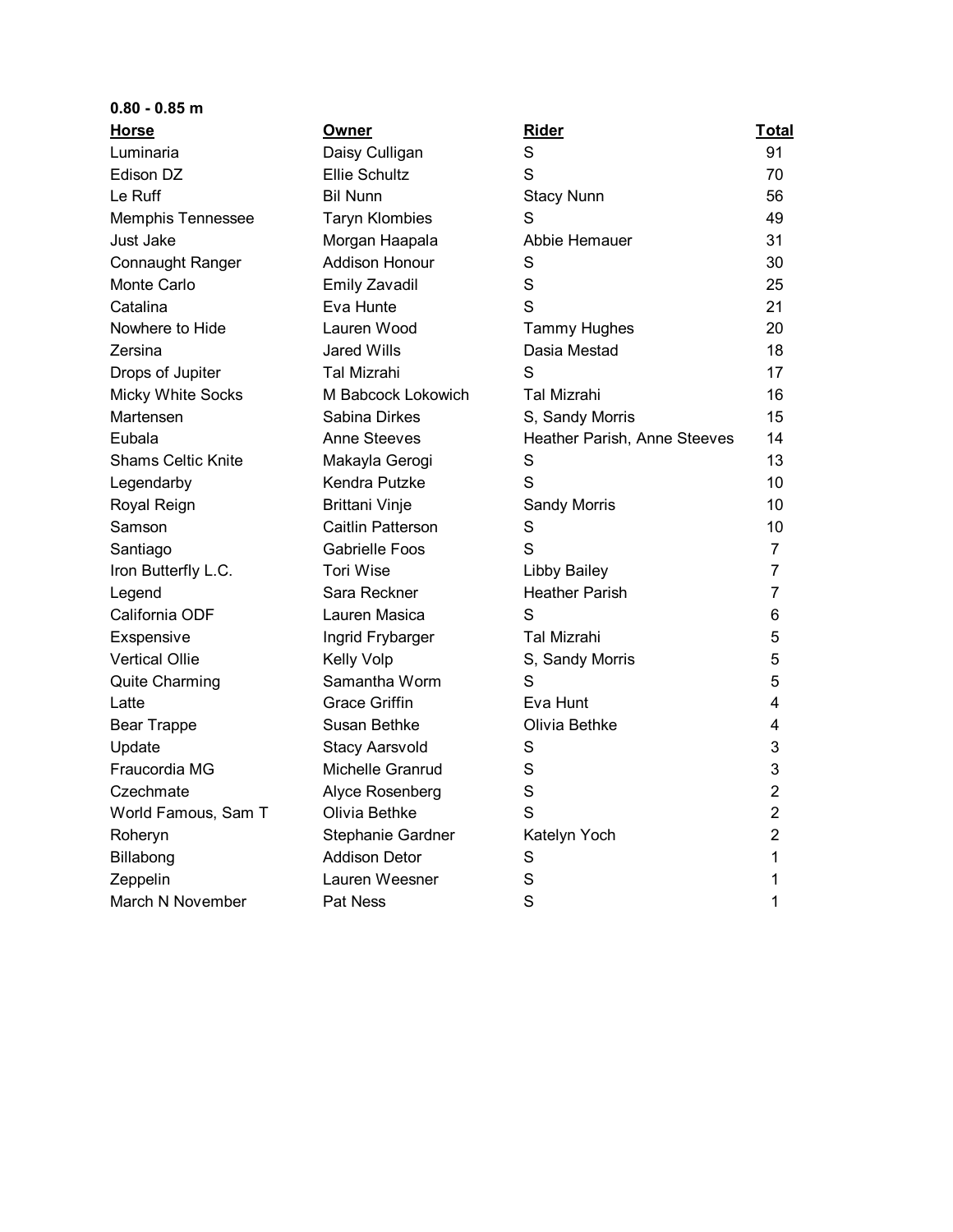| $0.90 - 0.95$ m         |                          |                            |                |
|-------------------------|--------------------------|----------------------------|----------------|
| Horse                   | Owner                    | Rider                      | Total          |
| Legend                  | Sara Reckner             | <b>Heather Parish</b>      | 80             |
| Royal Reign             | <b>Brittani Vinge</b>    | Chloe Pruitt, Sandy Morris | 38             |
| Regolla                 | <b>Bill Nunn</b>         | <b>Stacy Nunn</b>          | 34             |
| Lucinda C               | Alex DeFoe               | S                          | 30             |
| Just Jake               | Morgan Haapala           | Abigail Hemhauer           | 27             |
| Monte Carlo             | <b>Emily Zavadil</b>     | S                          | 19             |
| Casper J&J Z            | <b>Kim Puckett</b>       | S                          | 19             |
| March N November        | <b>Pat Ness</b>          | S                          | 16             |
| Eubala                  | <b>Anne Steeves</b>      | <b>Heather Parish</b>      | 15             |
| LeRuff                  | <b>Bill Nunn</b>         | <b>Stacy Nunn</b>          | 15             |
| Just Do It              | Kathryn Ott              | S                          | 15             |
| <b>Vertical Ollie</b>   | Kelly Volp               | S                          | 14             |
| Sword of David          | Madisson Walker          | S                          | 14             |
| Splish Splash           | Mohamed El Deeb          | Ireen Sommer               | 14             |
| Quite Charming          | Samantha Worm            | S                          | 14             |
| Sailor Moon             | <b>Tori Wise</b>         | S                          | 12             |
| Micky White Sox         | Muffy Babcock Lokowich   | Lilly Lokowich             | 12             |
| Zersina                 | Jared Wills              | Kelsey Ostberg             | 12             |
| A Million Reasons       | Maya Choi                | S                          | 10             |
| Exspensive              | Ingrid Fryberger         | S                          | 10             |
| Guajira                 | Jennifer Hovde           | S                          | 10             |
| Nowhere to Hide         | Lauren Wood              | <b>Tammy Hughes</b>        | 10             |
| Incendio                | Kelsey Ostberg           | S                          | 7              |
| Czechmate               | Alyce Rosenberg          | Mia Forbes                 | $\overline{7}$ |
| Zazu                    | <b>Tal Mizrahi</b>       | S                          | 7              |
| Cayenne                 | <b>Stacy Nunn</b>        | S                          | 7              |
| Jalito de Reve          | <b>Emily Prendergast</b> | <b>Kelsey Ostberg</b>      | 6              |
| Kentucky ODF            | Jane Martinson           | S                          | 5              |
| Flextime                | Spring Meadow Farm LLC   | <b>Heather Parish</b>      | 5              |
| Caramba                 | <b>Stacy Aarsvold</b>    | S                          | 3              |
| Komet Uno               | Michelle Granrud         | S                          | 3              |
| Zeppelin                | Lauren Weesner           | <b>Tal Mizrahi</b>         | 3              |
| <b>Best Kept Secret</b> | Anna Peterson            | S                          | $\overline{2}$ |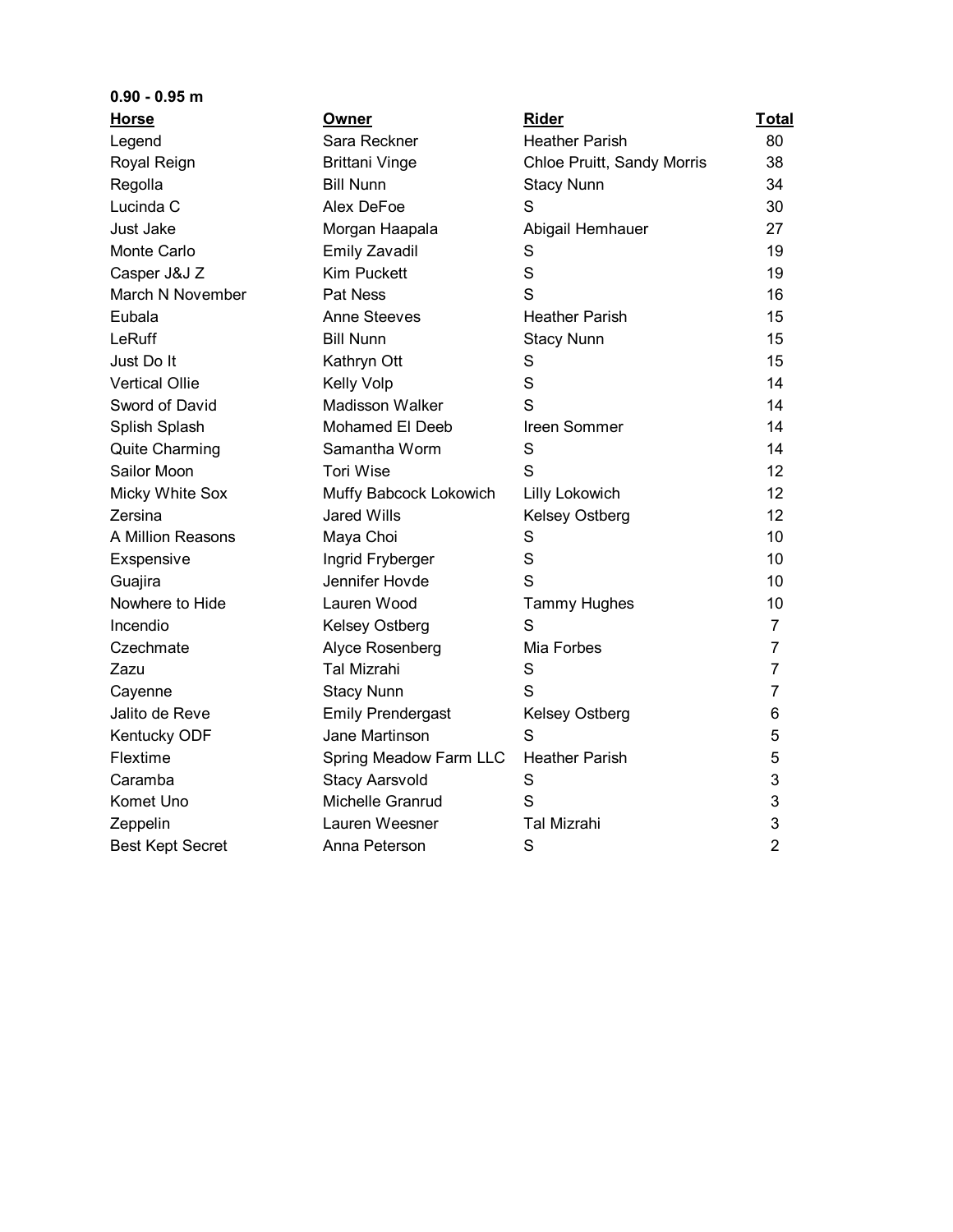| $1.0 - 1.05$ m          |                          |                              |                 |
|-------------------------|--------------------------|------------------------------|-----------------|
| <b>Horse</b>            | Owner                    | Rider                        | <b>Total</b>    |
| Cayenne                 | <b>Stacy Nunn</b>        | S                            | 104             |
| Komet Uno               | Michelle Granrud         | S                            | 49              |
| Flextime                | Spring Meadow Farm LLC   | <b>Heather Parish</b>        | 29              |
| Adele                   | Kathryn Ott              | S                            | 20              |
| Kentucky ODF            | Jane Martinson           | S                            | 19              |
| A Million Reasons       | Maia Choi                | S                            | 18              |
| Update                  | Stacie Aarsvold          | S                            | 17              |
| Jalito de Reve          | <b>Emily Prendergast</b> | <b>Kelsey Ostberg</b>        | 16              |
| Zeppelin                | Lauren Weesner           | S                            | 13              |
| Monte Carlo             | <b>Emily Zavadil</b>     | <b>Tal Mizrahi</b>           | 12 <sup>2</sup> |
| Stella Luna             | Anne Meyer               | S                            | 10              |
| Inspire Demi            | Mohamed El Deeb          | Johnny Salazar               | 10              |
| Santa Maria             | Katherine Grahem         | Kelsey Mogul                 | 10              |
| Incendio                | Kelsey Ostberg           | S                            | 5               |
| Luminaria               | Daisy Culligan           | S                            | 5               |
| Zersina                 | <b>Jared Wills</b>       | Dasia Mestad                 | 4               |
| Rockina                 | <b>Elyse Coatney</b>     | S                            | $\overline{2}$  |
| Pandora                 | Erika Hatchett           | S                            | $\overline{2}$  |
| Holly                   | Nicole Ostrand           | S                            | $\overline{2}$  |
| Caramba                 | Stacie Aarsvold          | <b>Kelsey Ostberg</b>        | $\overline{2}$  |
| Polly What I Want       | <b>Isabella Barrios</b>  | S                            | $\overline{2}$  |
| Who'z My Daddy          | <b>Tal Mizrahi</b>       | S                            | $\overline{2}$  |
| 1.10 <sub>m</sub>       |                          |                              |                 |
| <b>Horse</b>            | Owner                    | <b>Rider</b>                 | <b>Total</b>    |
| Kentucky ODF            | Jane Martinson           | S                            | 83              |
| Glorious Demi           | <b>Mohamed El Deeb</b>   | Tal Mizrahi, Renee Jaklitsch | 49              |
| Caramba                 | <b>Stacy Aarsvold</b>    | S                            | 46              |
| Komet Uno               | Michelle Granrud         | S                            | 21              |
| Cayenne                 | <b>Stacy Nunn</b>        | S                            | 20              |
| Bazinga                 | Kathryn Ott              | Kirsten Priebe, Kathryn Ott  | 16              |
| Pandora                 | Erika Hatchett           | S                            | 15              |
| Just Do It              | Kathryn Ott              | S                            | 14              |
| Who'z My Daddy          | Tal Mizrahi              | $\mathbf S$                  | 12              |
| Inception               | <b>Faith Gabriel</b>     | S                            | 11              |
| Fair Play de Fremis     | <b>Emily Ainslie</b>     | S                            | 10              |
| Legend                  | Sara Reckner             | <b>Heather Parish</b>        | 10              |
| Cassin                  | Nick Novak               | Kirsten Priebe               | 10              |
| Draco                   | Mohammed El Deeb         | Renee Jaklitsch              | 5               |
| Inspire Demi            | Mohamed El Deeb          | Johnny Salazar               | 5               |
| <b>Fast and Furious</b> | Susan Bethke             | Olivia Bethke                | 1               |

Incendio (NES) 6 Kelsey Ostberg S 3 20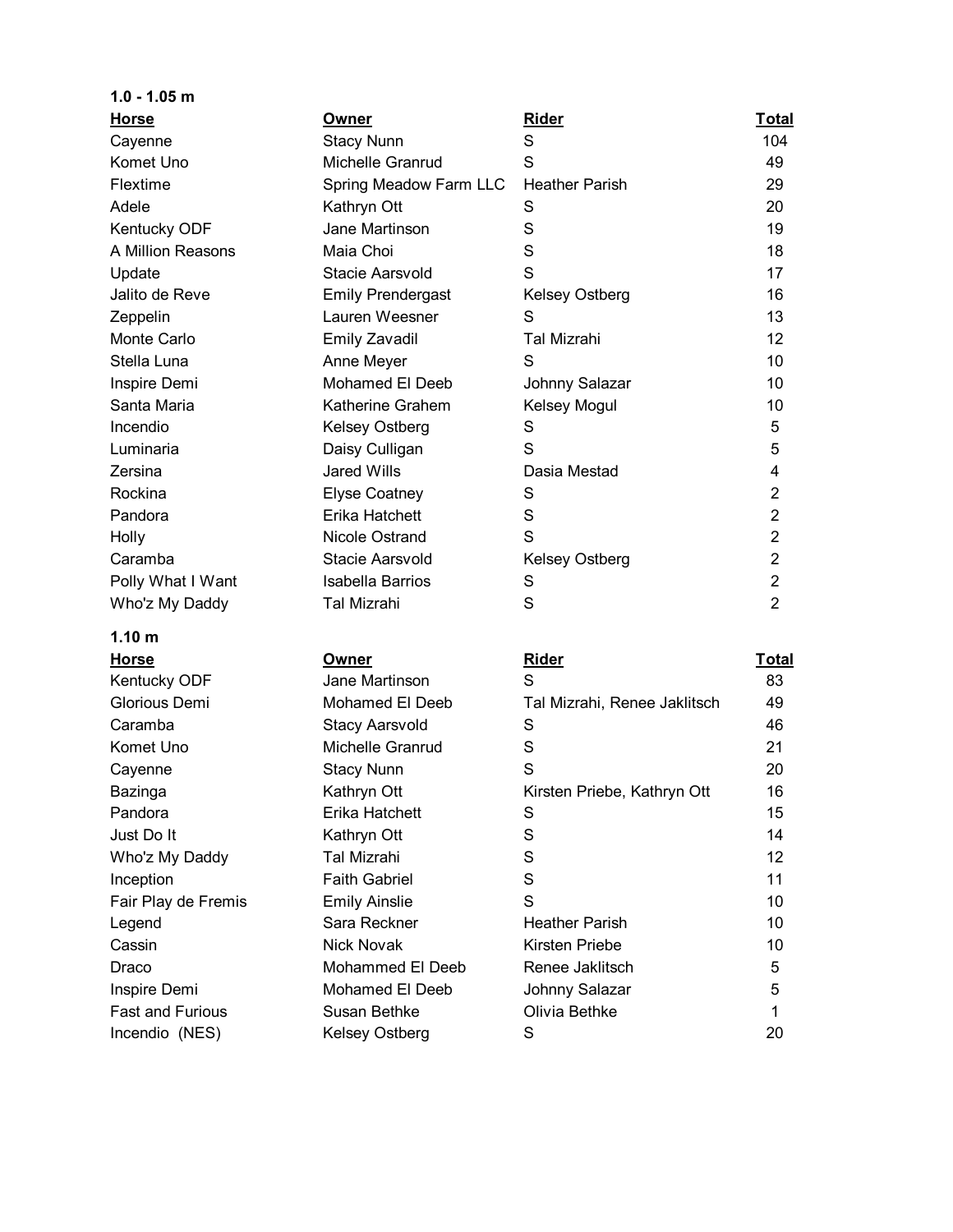| 1.15 m                  |                            |                                |                   |
|-------------------------|----------------------------|--------------------------------|-------------------|
| <b>Horse</b>            | Owner                      | <b>Rider</b>                   | <u>Total</u>      |
| Cassin                  | Nick Novak, Kirsten Priebe | Kirsten Priebe                 | 50                |
| E Harley Quinn BG       | Tal Mizrahi                | S                              | 52                |
| Galiatho Z              | Grace Griffin              | S                              | 22                |
| <b>Fast and Furious</b> | Susan Bethke               | Olivia Bethke                  | 22                |
| Gloves Off              | Kelsey Ostberg             | S                              | 17                |
| Draco                   | Mohamed El Deeb            | <b>Tal Mizrahi</b>             | 15                |
| CF Lucky Blue           | Kelsey Ostberg             | S                              | 14                |
| Just Do It              | Kathryn Ott                | S                              | $12 \overline{ }$ |
| Komet Uno               | Michelle Granrud           | S                              | 10                |
| Caramba                 | Stacie Aarsvold            | S                              | $\overline{7}$    |
| Inception               | <b>Faith Gabriel</b>       | S                              | 5                 |
| <b>Hold All Tickets</b> | Renee Jaklitsch            | S                              | $\overline{2}$    |
| Incendio (NES)          | Kelsey Ostberg             | S                              | 20                |
| $1.20 - 1.25$ m         |                            |                                |                   |
| <b>Horse</b>            | Owner                      | Rider                          | <u>Total</u>      |
| CF Lucky Blue           | Kelsey Ostberg             | S                              | 70                |
| Gloves Off              | Kelsey Ostberg             | S                              | 55                |
| Draco                   | <b>Mhammed El Deeb</b>     | Tal Mizrahi, Johnny Salazar    | 48                |
| <b>Fast and Furious</b> | Susan Bethke               | Olivia Bethke                  | 47                |
| E Harley Quinn BG       | <b>Tal Mizrahi</b>         | S                              | 32                |
| Just Do It              | Kathryn Ott                | S                              | 26                |
| Glorious Demi           | <b>Mhammed El Deeb</b>     | Johnny Salazar, Renee Jaklitsc | 13                |
| <b>Hold All Tickets</b> | Renee Jaklitsch            | S                              | 13                |
| Cassin                  | Nick Novak, Kirsten Priebe | Kirsten Priebe                 | 10                |
| Galiatho Z              | <b>Grace Griffin</b>       | S                              | 6                 |
| Chocolate I Scream      | Olivia Bethke              | S                              | 3                 |
| Adele                   | Kathryn Ott                | S                              | 1                 |
| 1.30 m                  |                            |                                |                   |
| <b>Horse</b>            | <u>Owner</u>               | <b>Rider</b>                   | <u>Total</u>      |
| CF Lucky Blue           | Kelsey Ostberg             | S                              | 45                |
| Gloves Off              | Kelsey Ostberg             | S                              | 39                |
| Cassin                  | <b>Nick Novak</b>          | Kirsten Priebe                 | 29                |
| <b>Fast and Furious</b> | Susan Bethke               | Olivia Bethke                  | 14                |
| E Harley Quinn BG       | <b>Tal Mizrahi</b>         | S                              | 13                |
| Draco                   | Mohamed El Deeb            | Johnny Salazar                 | 13                |
| Chocolate I Scream      | Olivia Bethke              | S                              | 5                 |
| Just Do It              | Kathryn Ott                | S                              | $\overline{c}$    |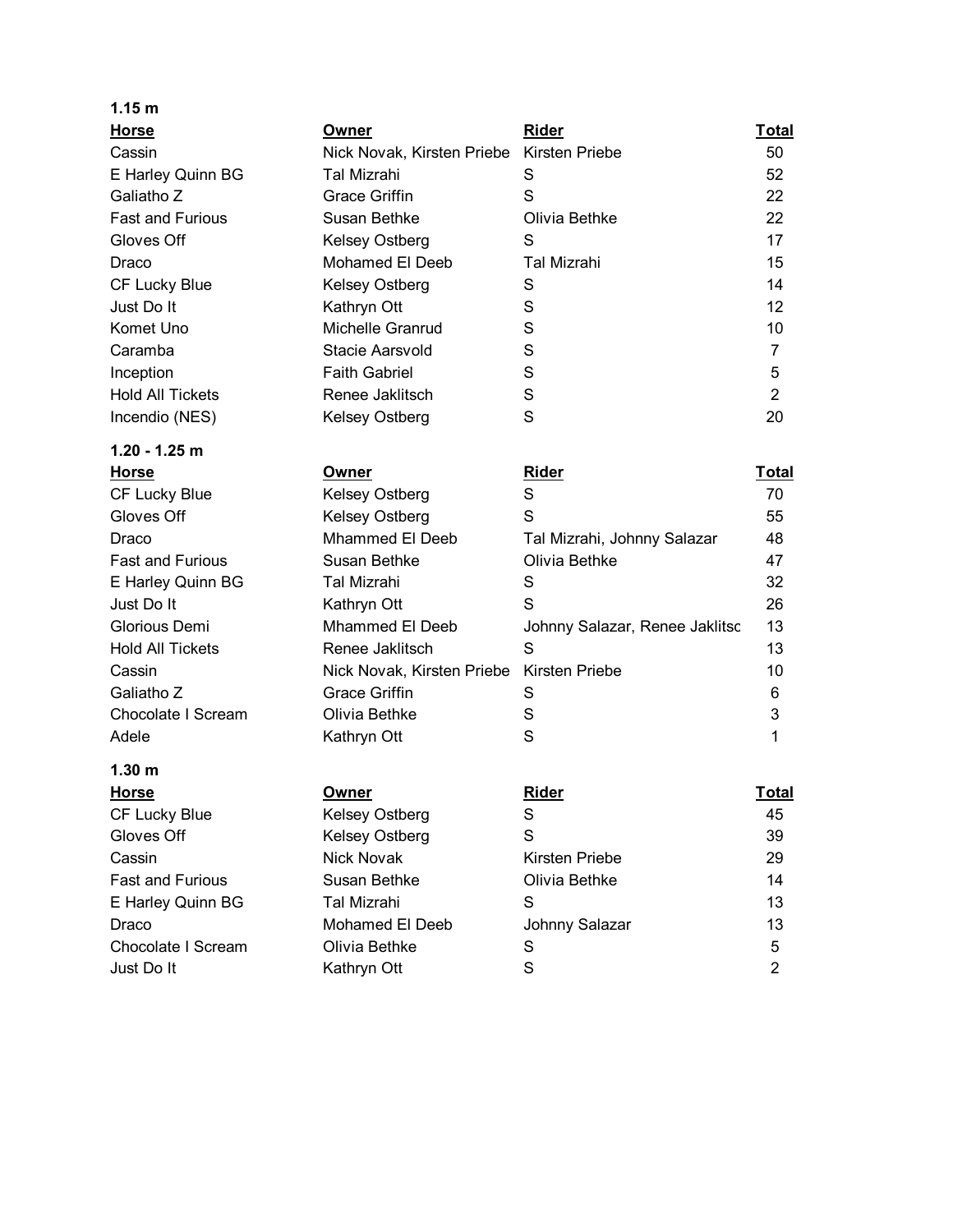| <b>Pony Jumper</b>            |                       |                       |                |
|-------------------------------|-----------------------|-----------------------|----------------|
| <b>Horse</b>                  | Owner                 | Rider                 | Total          |
|                               |                       |                       |                |
| <b>Modified Childrens</b>     |                       |                       |                |
| <b>Horse</b>                  | Owner                 | <b>Rider</b>          | Total          |
| <b>Just Jake</b>              | Morgan Haapala        | Abbie Hemauer         | 111            |
| Edison DZ                     | <b>Ellie Schultz</b>  | S                     | 64             |
| Luminaria                     | Daisy Culligan        | S                     | 58             |
| Micky White Sox               | M Babcock Lokowich    | <b>Lilly Lokowich</b> | 37             |
| <b>Memphis Tennessee</b>      | <b>Taryn Klombies</b> | S                     | 31             |
| California ODF                | Lauren Masica         | S                     | 15             |
| <b>Connaught Ranger</b>       | <b>Addison Honour</b> | S                     | 13             |
| Czechmate                     | Alyce Rosenberg       | S                     | 8              |
| Latte                         | <b>Grace Griffin</b>  | Eva Hunt              | 6              |
| Exspensive                    | Ingrid Fryberger      | S                     | 6              |
| Polly What I Want             | Isabella Barrios      | S                     | 5              |
| Catalina                      | Eva Hunte             | S                     | 5              |
| The Reverend                  | Mahita Malisetti      | S                     | $\overline{2}$ |
| <b>Best Kept Secret</b>       | Anna Peterson         | S                     | 1              |
| Positive Heights              | Makayla Geragi        | S                     | 1              |
| Watch Me Dance (NES)          | Tal Mizrahi           | <b>Addison Gray</b>   | 13             |
| <b>Modified Adult Amateur</b> |                       |                       |                |
| <b>Horse</b>                  | Owner                 | <b>Rider</b>          | Total          |
| Samson                        | Caitlin Patterson     | S                     | 78             |
| Royal Reign                   | <b>Brittani Vinje</b> | <b>Chloe Pruitt</b>   | 48             |
| Zersina                       | Jared Wills           | Dasia Mestad          | 33             |
| Eubala                        | <b>Anne Steeves</b>   | S                     | 9              |
| Lucinda C                     | Alex DeFoe            | S                     | 6              |
| Martensen                     | Sabina Dirkes         | S                     | 3              |
| Legendarby                    | Kendra Putzke         | S                     | $\overline{2}$ |
| Holly                         | Nicole Ostrand        | S                     | 1              |
| Valinor                       | Stephanie Gardner     | S                     | 1              |
| A Major Superstar             | <b>Sandy Morris</b>   | Lori Garduno          | 1              |
| Splish Splash                 | Mohamed El Deeb       | Ireen Sommer          | 1              |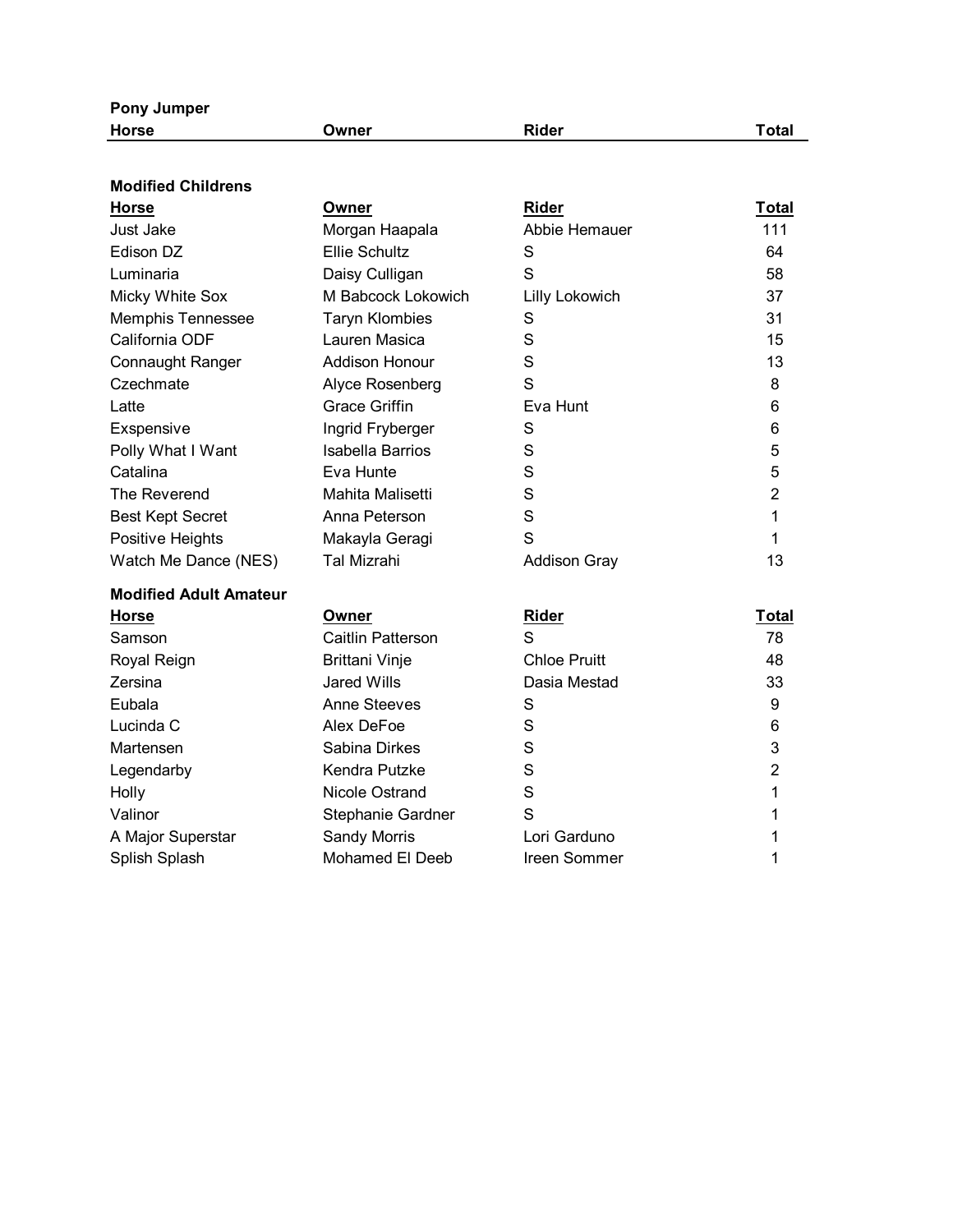| <b>Low Childrens</b> |                         |                  |       |
|----------------------|-------------------------|------------------|-------|
| <b>Horse</b>         | Owner                   | Rider            | Total |
| A Million Reasons    | Maya Choi               | S                | 57    |
| Rockina              | <b>Elyse Coatney</b>    | S                | 28    |
| Zeppelin             | Lauren Weesner          | S                | 25    |
| Polly What I Want    | Isabella Barrios        | S                | 23    |
| Czechmate            | Alyce Rosenberg         | S                | 21    |
| Just Jake            | Morgan Haapala          | Abigail Hemhauer | 13    |
| Pandora              | Erika Hatchett          | S                | 12    |
| Exspensive           | Ingrid Fryberger        | S                | 10    |
| California ODF       | Lauren Masica           | S                | 10    |
| Fairplay de Fremis   | <b>Emily Ainslie</b>    | S                |       |
| Waboca V.I.          | <b>Arbor Hill Farms</b> | Zoe Lampert      | 6     |

| <b>High Childrens</b>     |                      |       |              |
|---------------------------|----------------------|-------|--------------|
| <b>Horse</b>              | Owner                | Rider | <b>Total</b> |
| Inception                 | <b>Faith Gabriel</b> | S     | 44           |
| Pandora                   | Erika Hatchett       | S     | 43           |
| Zeppelin                  | Lauren Weesner       | S     | 10           |
| <b>Fairplay De Fremis</b> | <b>Emily Ainslie</b> | S     | 6            |
| Galiatho Z                | <b>Grace Griffin</b> | S     | 3            |

| <b>Low Adult Amateur</b> |                        |                      |              |
|--------------------------|------------------------|----------------------|--------------|
| <b>Horse</b>             | Owner                  | Rider                | <b>Total</b> |
| Stella Luna              | Anne Meyer             | S                    | 64           |
| Adele                    | Kathryn Ott            | Cassandra Schoenrock | 60           |
| Flextime                 | Spring Meadow Farm LLC | Kaylyn Cody          | 35           |
| Zersina                  | Jared Wills            | Dasia Mestad         | 21           |
| Update                   | Stacie Aarsvold        | S                    | 17           |
| Inspire Demi             | Mohamed El Deeb        | Renee Jaklitsch      | 14           |
| Holly                    | Nicole Ostrand         | S                    | 12           |
| Valinor                  | Stephanie Gardner      | S                    | 9            |
| Legend                   | Sara Reckner           | S                    | 8            |
| Eubala                   | <b>Anne Steeves</b>    | S                    |              |
| Lego                     | Kristen Littekin       | S                    | 2            |